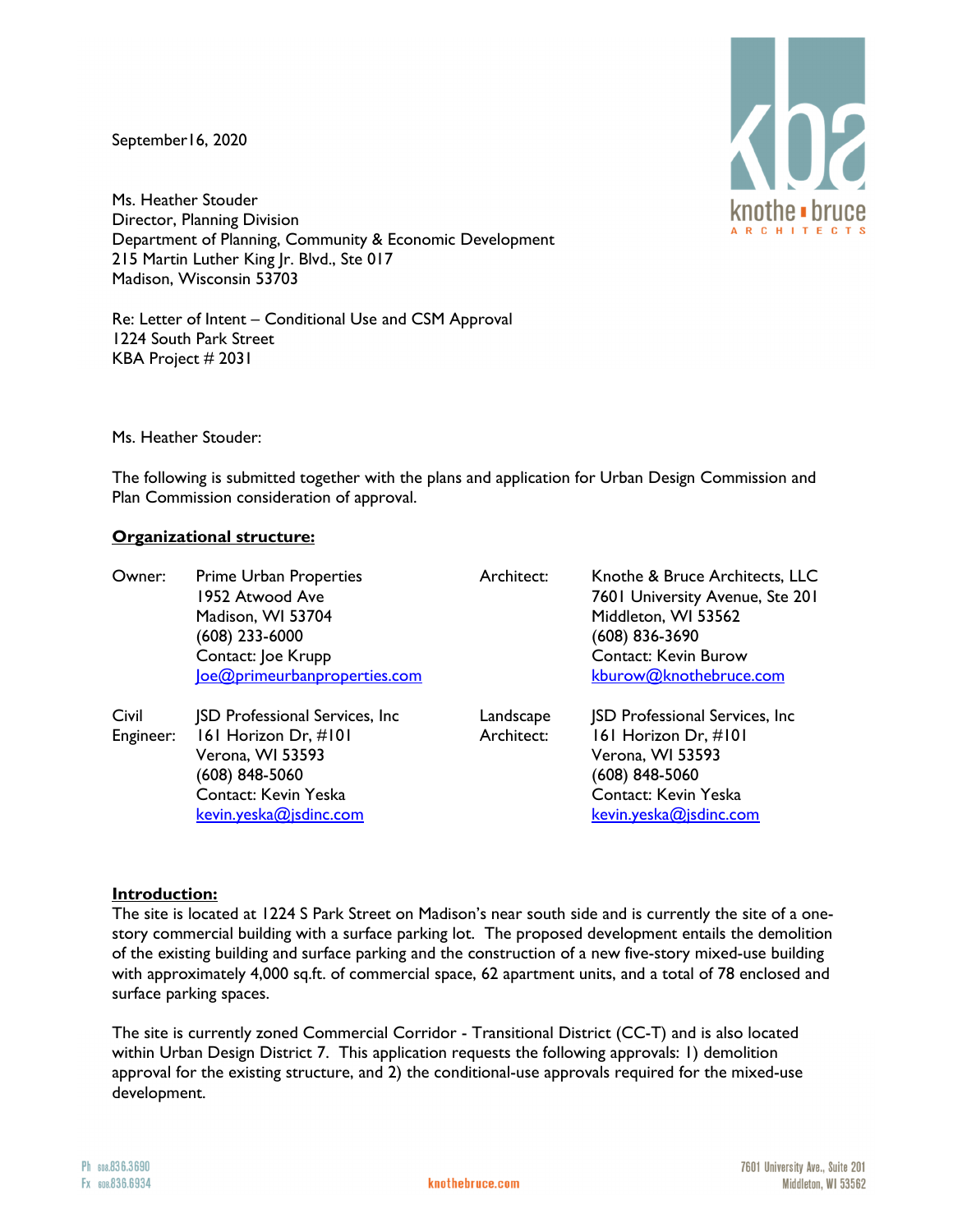Letter of Intent – September 16, 2020 – Conditional Use 1224 S Park St - Madison, WI Page 2 of 4

# **Project Description:**

The project provides much needed housing along a major corridor leading to Downtown Madison. The site is directly on the Bus Lines and will allow for easy access to many areas of the City. The existing building is predominantly vacant so the site will be better utilized as a mixed-use property in order to provide additional housing units for the City of Madison. As part of this project we are also creating an outdoor gathering space on the second-floor level with a rooftop patio adjacent to the Community Room and above the enclosed parking garage in the building.

The exterior materials will be a combination of masonry on a majority of the façade along with composite siding and a cast stone base. The architecture is contemporary and urban with a high level of detailing in the masonry.

# **City and Neighborhood Input:**

We have met with the City on several occasions for this proposed development including meetings with Staff, attending a DAT Meeting, and presenting at UDC for an informational presentation. These discussions have helped to shape this submittal.

This site is within the Bay Creek Neighborhood Association and we have met with them on several occasions. Prior to that we also had initial meetings with Alder Tag Evers. These were all productive discussions that have led to enhancements to our proposed development.

#### **Demolition Standards**

We believe that the demolition standards can be met. The proposed development is compatible with the City's Comprehensive Plan and this site was proposed for new construction in 2019 and a demolition permit was approved at that time.

A Re-use and Recycling Plan will be submitted prior to the deconstruction of the existing commercial structure.

# **CSM Approval**

As part of the development proposal for 1224 S Park Street, a CSM is included to combine the existing three lots (1204, 1214, and 1224 S Park Street) into one contiguous parcel comprised of 0.591 acres. The CSM includes the dedication of a three-foot sidewalk easement along S Park Street to increase the width of the existing five-foot terrace to eight feet as well as the dedication of a 10-foot wide multi-use path easement along the property's rear lot line. While not being constructed as part of this development proposal, when constructed the future multi-use path will straddle the site's rear property line, providing connectivity to High Street and the city's larger trail system.

# **Conditional Use Approvals:**

The proposed redevelopment requires conditional uses to allow for a mixed-use building exceeding 40,000 sq.ft. in size, and for a residential building with more than 8 units. The proposed building's size, scale, and use are consistent with the City's Comprehensive Plan which calls for Regional Mixed-Use (RMU) on this property by being five stories tall and providing high-density residential.

# **Conformance with UDD No. 7 Requirements**

The project has been designed to generally conform to the guidelines set in the Urban Design District Number 7 and the following items have been incorporated into the design of the proposed project: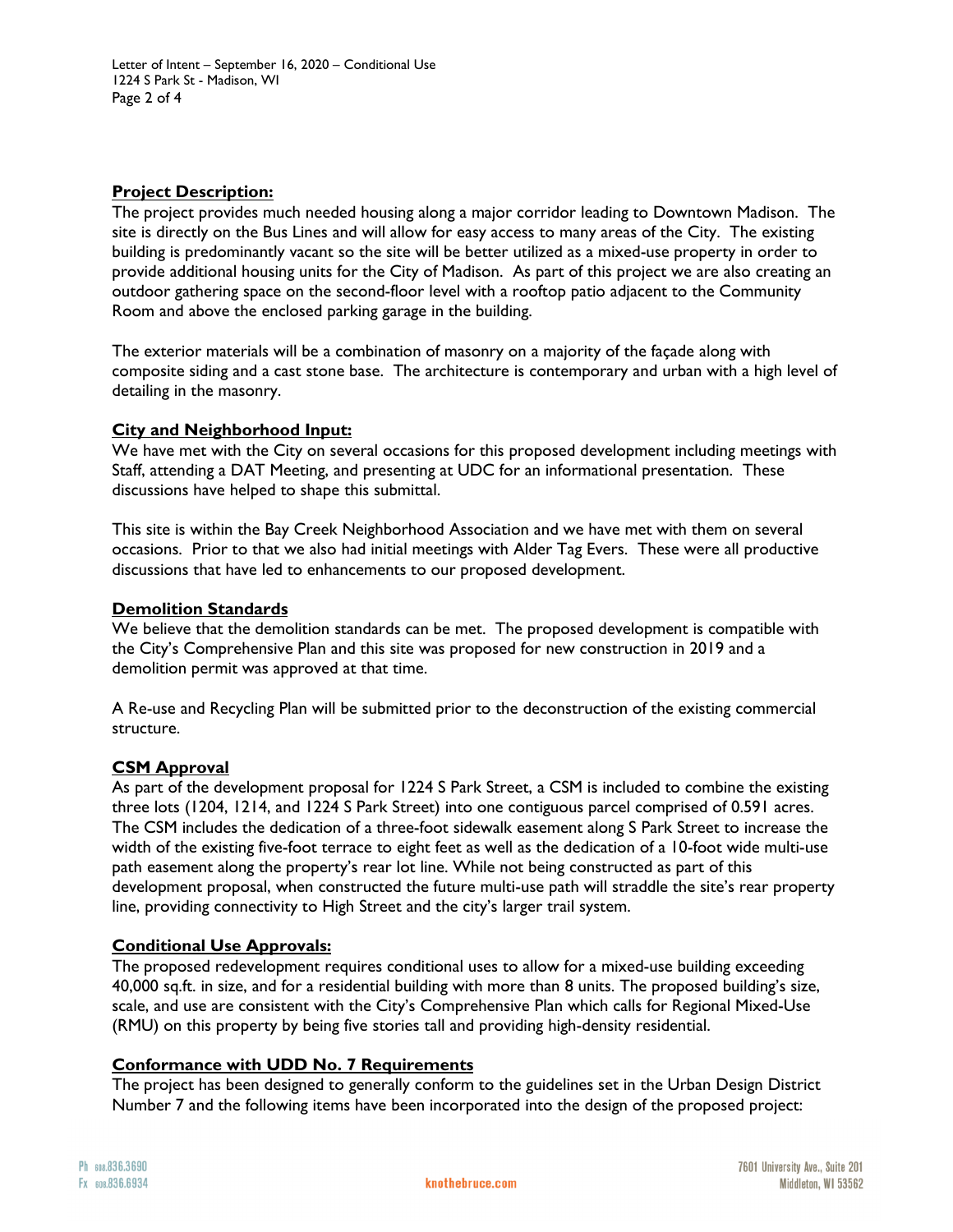- The building has been placed 10' back from the property line on Park Street in accordance with the guidelines and direction from City Staff.
- All of the commercial space along with the building lobby face Park Street and have direct connections to the public sidewalk.
- The exterior design of the building utilizes low-maintenance materials via the use of masonry, cast stone, and composite siding. These materials are also harmonious with the adjacent buildings in this area. All elevations have a high level of detailing and use of the same materials such that there are no lesser quality facades or views from surrounding properties.
- The building entries have canopies over them along with large doors and windows to enhance the pedestrian character of the street.
- Any mechanical equipment located on the roof will not be visible from adjacent properties and any ground mounted equipment will be screened with landscaping.
- The parking areas are contained within or below the building such that any lighting will be directed downward and there will be no glare onto adjacent properties.
- The building has a step back that occurs at the fifth floor level based on the feedback we received at the UDC Informational presentation and with this the fifth floor level is not visible from the street directly in front of the building.
- The trash receptacles are located within the enclosed parking garage area and are not visible from the exterior.
- By having all the parking areas contained within and below the building they are screened from view of the neighboring properties.
- The landscaping plan has been designed with numerous plantings around the proposed building and we have also enhanced the landscaping directly in front of the building in order to create a pleasant experience as you approach the building.
- The outdoor plaza area is also well landscaped and provides an enjoyable outdoor amenity for all the residents of the building.

# **Site Development Data:**

| <u>Densities:</u>           |                                           |  |  |  |
|-----------------------------|-------------------------------------------|--|--|--|
| Lot Area                    | 25,703 s.f. / .59 acres                   |  |  |  |
| <b>Dwelling Units</b>       | 62                                        |  |  |  |
| Density                     | 105 units/acre                            |  |  |  |
| Open Space                  | 12,276 s.f. (12,160 s.f. Required)        |  |  |  |
| Lot Coverage                | 19,051 s.f. / 74% (21,847 s.f. / 85% Max) |  |  |  |
| <b>Building Height:</b>     | 4 to 5 Stories $/$ 60'                    |  |  |  |
| Gross Floor Area:           |                                           |  |  |  |
| Residential Area:           | 60,642 s.f.                               |  |  |  |
| Commercial Area:            | $4,062$ s.f.                              |  |  |  |
| <u>Parking:</u>             | 31,288 s.f.                               |  |  |  |
| <b>Total Building Area:</b> | 95,992 s.f.                               |  |  |  |
| Floor Area Ratio            | 3.73                                      |  |  |  |
| Dwelling Unit Mix:          |                                           |  |  |  |
| <b>Efficiency</b>           | $\overline{2}$                            |  |  |  |
| One Bedroom                 | 36                                        |  |  |  |
|                             |                                           |  |  |  |